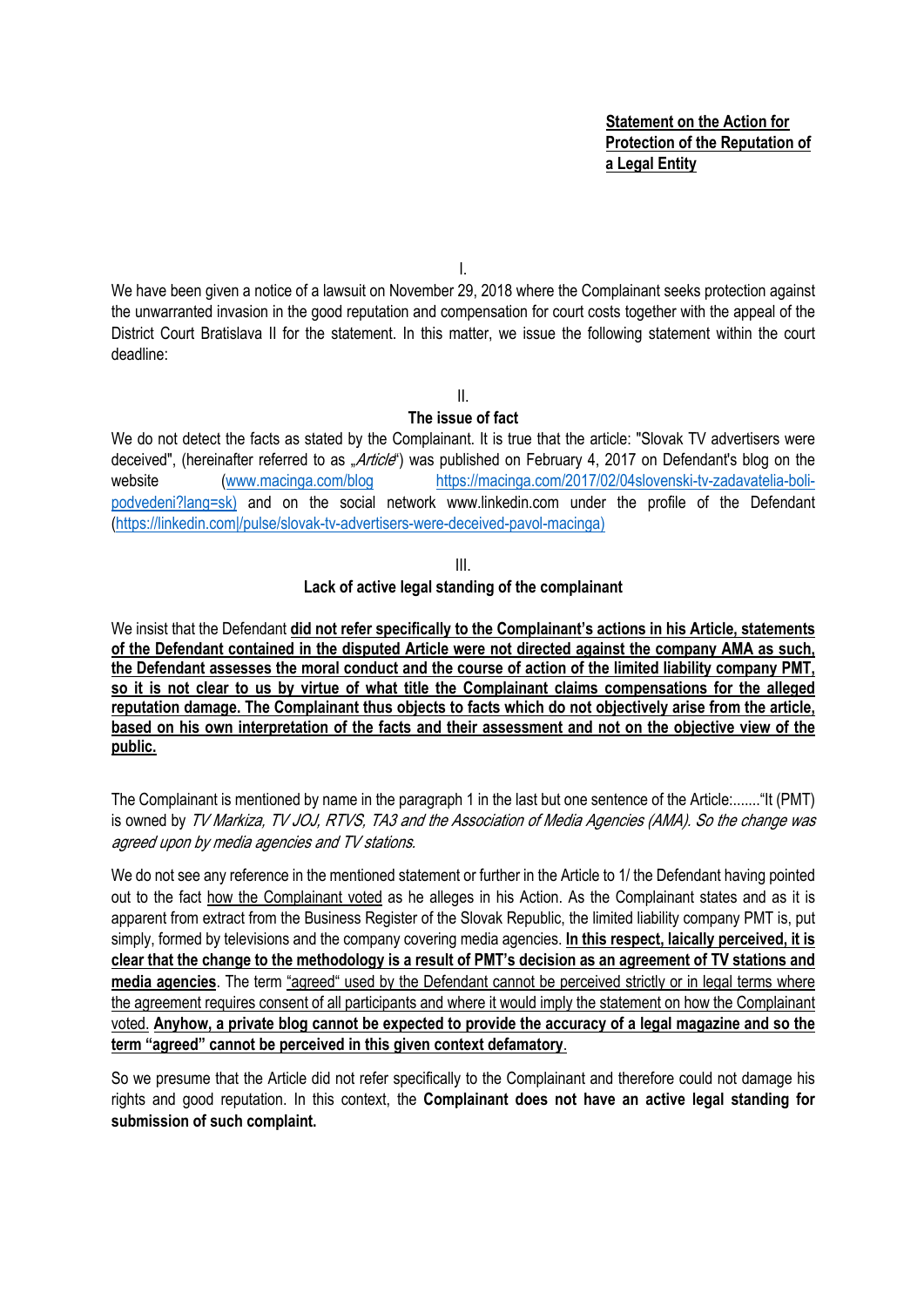# $\overline{M}$ .

## **Law and order**

Even provided that the court assessed that the Complainant has the active legal standing, we believe that Defendant's 1./ conduct did not damage or threaten the reputation of the legal entity. We justify this statement as follows:

- 1. The Defendant 1./ published the Article on a private blog and the social network under his profile. "Blog", in accordance with the consistent case law, can be considered exclusively the representation of one or several people who create them. From the character of blogs as self-representation, a conclusion can be drawn that opinions and criticism presented in them are assessing opinions (criticism, opinions) and so they cannot be untrue (e.g. the Verdict of the National Council of the Slovak Republic from February 25, 2009, case number 5, Cdo, 55/2008). In this context, it is necessary to also state that the Article in question and opinions it contained did not leave the line of generally recognized principles of morality in the democratic society and therefore did not lose the character of correct assessment (report, commentary, reflection) and did not fall outside the legal protection. We believe that the highlighted information has the character of assessment of relevant facts and is the appropriate assessment of the situation that has sufficient basis in fact. We also believe that the Article contains enough information for everyone to maintain their own opinion.
- 2. Freedom of expression does not apply only to information or opinions well received or considered harmless or insignificant but also to information and opinions that hurt, shock or raise concern as well as those that exaggerate opinions and that natural persons and legal entities are entitled to publicly express their opinions in the framework of freedom of expression (i.e. also by publishing on the website) (The Order of the Supreme Court of the Slovak Republic from September 23, 2009, case number 4 Cdo 212/2007). In this context, we also refer to rulings of the European Court of Human Rights Handyside v. UK, von Hannover v. Germany or Hrico v. Slovakia; rulings of Germany's Federal Constitutional Luth (7 Bverf GE 198) or Lebach (35 Bverf GE 202) of the finding of the Constitutional Court of the Czech Republic Rejzek v. Vondrackoav (I. Constitutional Court 367/03)
- 3. Under Article 26, Section 2 of the Constitution, everyone is entitled to express his/her opinion verbally, in writing, in press, in pictures or by other means as well as freely seek, accept and disseminate ideas and information regardless state borders. Under Article 26, Section 4 of the Constitution, the law may limit freedom of expression and the right to seek and disseminate information if it concerns measures in the democratic society inevitable for protection of rights and freedoms of others, security of the state, public order, protection of public health and morality.
- 4. As the Supreme Court of the Slovak Republic concluded in its ruling 5Cdo 55/2008: "....in some cases the freedom of expression needs to be given preference although the expression in question can have some deficiencies in terms of standard statutory protection of personality."
- 5. In legal opinions of the Constitutional Court expressed for example in rulings filed under the case number II of the Constitutional Court 28/96 and case number II of the Constitutional Court 7/00, the Constitution does not guarantee pursuant to Article 26, Section 2 only the freedom of press or mass media. The freedom of expression and the right to accept, seek and disseminate ideas and information is guaranteed for every individual as his/her fundamental right. Freedom of expression allows everyone to express or withhold their feelings, ideas and opinions.
- **6.** Legal precondition of provision of protection to the legal entity against unwarranted invasion is that unwarranted invasion in the good reputation can objectively cause the harm to the good reputation (The Ruling of the Supreme Court of the Slovak Republic 4Cdo 212/2017). Considering the fact that allegations of the Defendant 1./ are presented in the Article from February 2017, **they are based on actions of the Complainant from 2016, when contracts of clients (advertisers) were negotiated for 2017, at the time of this statement, i.e. almost two years after the Article was published and at the time when contracts of clients for 2019 were agreed on and it is not justified to assume that the Article has or could have impact on the good reputation of the Complainant and can cause him any harm.**